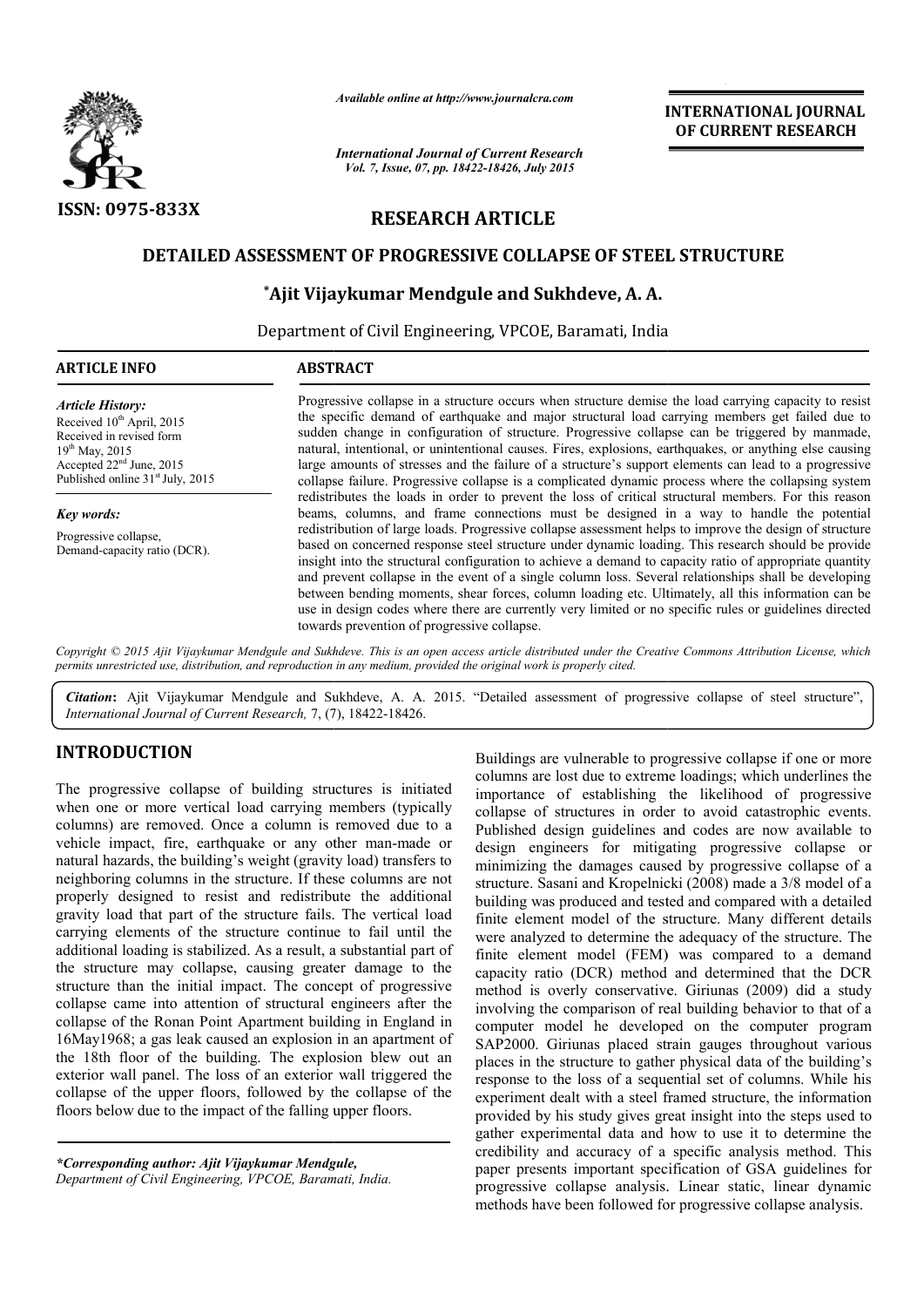## **GSAguidlines**

The Progressive Collapse Analysis and Design Guidelines for New Federal Office Building and Major Modernization Projects" is developed by the United State General Service Administration to evaluate the potential of progressive collapse for new and existing reinforced concrete as well as steel framed building. The guidelines are based on alternative load path method and removal of vertical load carrying member.

#### **Analysis of loading**

For progressive collapse analysis, the following load combination shall be applied after the removal of load carrying member:

For liner static analysis:  $2 (D.L. + 0.25 L.L.)$ For linear dynamic analysis: (D.L. + 0.25 L.L.)

#### **Where:**

D.L. = Dead Load and L.L. = Live Load In static analysisload case, dynamic amplification factor 2 is provided.

## **Calculation of Demand Capacity Ratio (DCR)**

In order to determine the susceptibility of the building to progressive collapse, Demand Capacity Ratio should be calculated based on the following equation:

$$
DCR = Q_{UD}/Q_{CE}
$$
 ... (1)

In which:

Q<sub>UD</sub>= Acting force (Demand) determined or computed in element or connection/joint

 $Q_{CF}$ = Probable ultimate capacity (Capacity) of the component and/or connection/joint

Referring to DCR criteria defined through static as well as dynamic approach, different elements in the structures and connections with quantities value less than 1.5 or 2 are considered not collapsed as follows:

- $\bullet$  DCR < 2.0: for regular structural configuration
- DCR < 1.5: for irregular structural configuration
- Cases which have been chosen for this study have regular structural configuration as well as irregular structural configuration.

### **Consideration for columns removing for progressive collapse analysis**

## **To calculate DCR according to GSA guidelines, structures should be analyzed as below**

Exterior consideration:(a) Analyzing the sudden removal of a column in one floor above the ground (1st story) which is located at or near the middle of the short side of the building.(b) Analyzing the sudden removal of a column in one floor above the ground (1st story) which is located at or near the middle of the long side of the building.(c) Analyzing the sudden removal of a column between the ground floor and the floor above the ground level (1st story) which is located at the corner of the building.

Interior consideration: (a) Analyzing for the loss of a column that extend from the floor of the underground parking area or uncontrolled public ground floor area to the next floor.

#### **Analysis of steel structure**

The building considered for the study is a G+15 steel moment frame structure, four bays in longitudinal direction and three in transverse direction. The longitudinal direction spacing is 3m and transverse direction is column spacing is 4m.Floor to floor height is 3m and plinth height is 2m.Also vertical irregularity is provided to same structure for analysis purpose.

#### **Loadings**

Dead load includes self weight of structure. It is automatically generated by the software based on element volume and material. Thickness of slab is considered 125mm. For seismic loading, the building is located in zone IV with importance factor 1, soil type 2 and response reduction factor 3.

#### **Column and Beam scheduled**

Beam: ISMB 600. Column: ISMB 600.



**Fig.1. Elevation of regular and irregular building**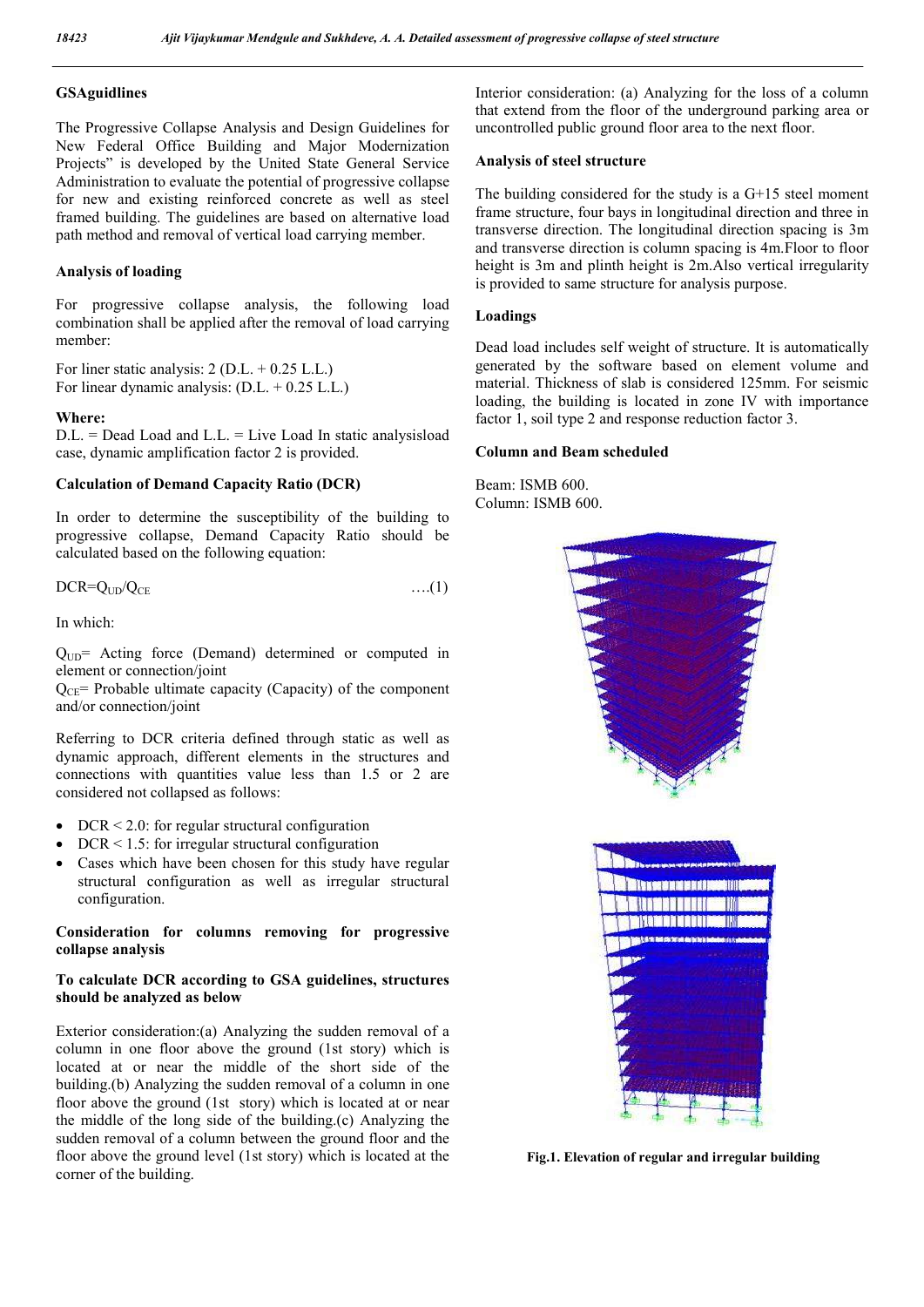## **3.2 Analysis of regular building**

**3.2.1Analysis of regular building with central column of longitudinal direction remove**



**Fig.2. Demand-Capacity ratio and Roof displacement for column of longitudinal direction remove**





**Fig.3. Demand-Capacity ratio and Roof displacement for column of transverse direction remove**





**Fig.4. Demand-Capacity ratio and Roof displacement for central column remove**

**3.3 Analysis ofir regular building**

**3.3.1Analysis of regular building with central column of longitudinal direction remove**



**Fig.5. Demand-Capacity ratio and Roof displacement for column of longitudinal direction remove**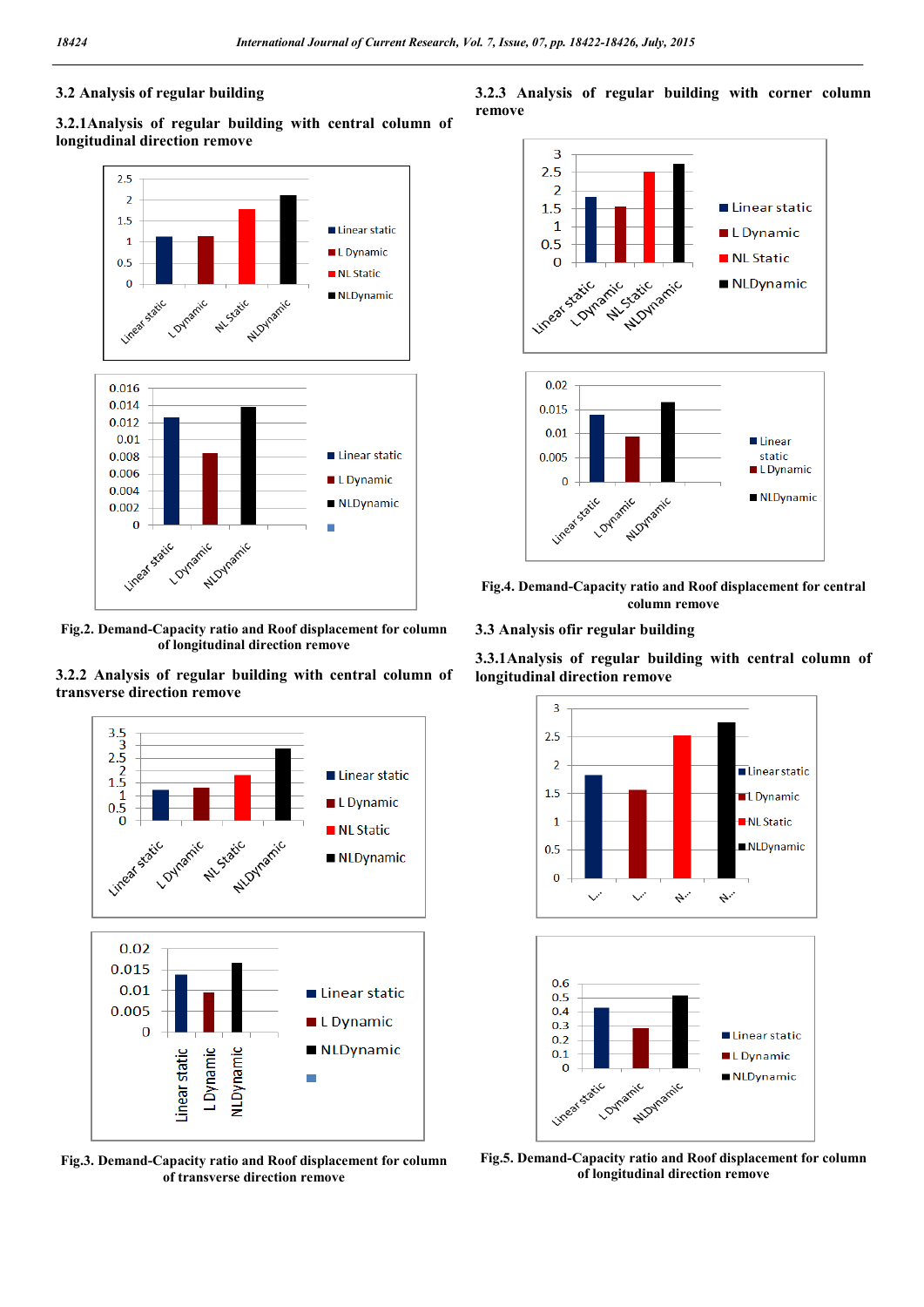## **3.3.2 Analysis of irregular building with central column of transverse direction remove**



**Fig.6. Demand-Capacity ratio and Roof displacement for column of transverse direction remove**

#### **3.3.3 Analysis of irregular building with corner column remove**



**Fig.7. Demand-Capacity ratio and Roof displacement for central column remove**

#### **Conclusion**

- DCR found from linear static analysis is lower than compared to linear dynamic analysis for left and right side of the column removal location in regular structure. So it can be concluded that to obtain the better result along with linear static analysis procedure, linear dynamic procedure should also be carried out.
- DCR found from linear static analysis is lower than compared to linear dynamic analysis for left and right side of the column removal location in irregular structure. So it can be concluded that to obtain the better result along with linear static analysis procedure, linear dynamic procedure should also be carried out. Effect of vertical irregularity on structural configuration will be calculated.
- Maximum displacement calculated by linear static analysis and linear dynamic analysis are 470mm and 300mm respectively in case of transverse direction middle column is remove.
- Maximum displacement calculated by linear static analysis and linear dynamic analysis are 80mm and 120mm respectively in case of longitudinal direction middle column is remove. So it can be concluded that displacement is much higher in case of transverse direction column removal as compared to longitudinal direction.
- DCR found in irregular structure is higher than regular one in all cases. So it is concluded that irregular building is more affected by progressive collapse than regular one.

# **REFERENCES**

- Agnew, E. and Marjanishvili, S. 2006. "Dynamic analysis procedures for progressive collapse", *Structure magazine (www.structuremag.org),* Apr. pp 24–27*.*
- Ellingwood, B. R. 2006. "Mitigating risk from abnormal loads and progressive collapse", *Journal of Performance of Constructed Facilities*, 20 (4),pp 315-323.
- Ellingwood, B.R. and Dusenberry, D. O. 2005. "Building design for abnormal loads and progressive collapse", *Computer-Aided Civil and Infrastructure Engineering*, 20 (3,) pp 194–205.
- Hayes Jr., J. R., Woodson, S. C., Pekelnicky, R. G., Poland, C. D., Corley, W. G., and Sozen, M. 2005. "Can strengthening for earthquake improve blast and progressive collapse resistance?", *Journal of Structural Engineering,* 131, (8), 1157-1177.
- Kokot, S and Solomos, G. 2012. "Progressive collapse risk analysis: literature survey, relevant construction standards and guidelines" *European* Laboratory *for Structural Assessment,* November. pp 55-59*.*
- Pekau, O. A., and Cui, Y. 2006, "Progressive collapse simulation of precast panel shear walls during earthquakes", *Computers and Structures,* 84, (5-6),400- 412.
- Robert Smilowitz and Weidlinger Associates, "Analytical Tools for Progressive Collapse Analysis", pp.5-6.